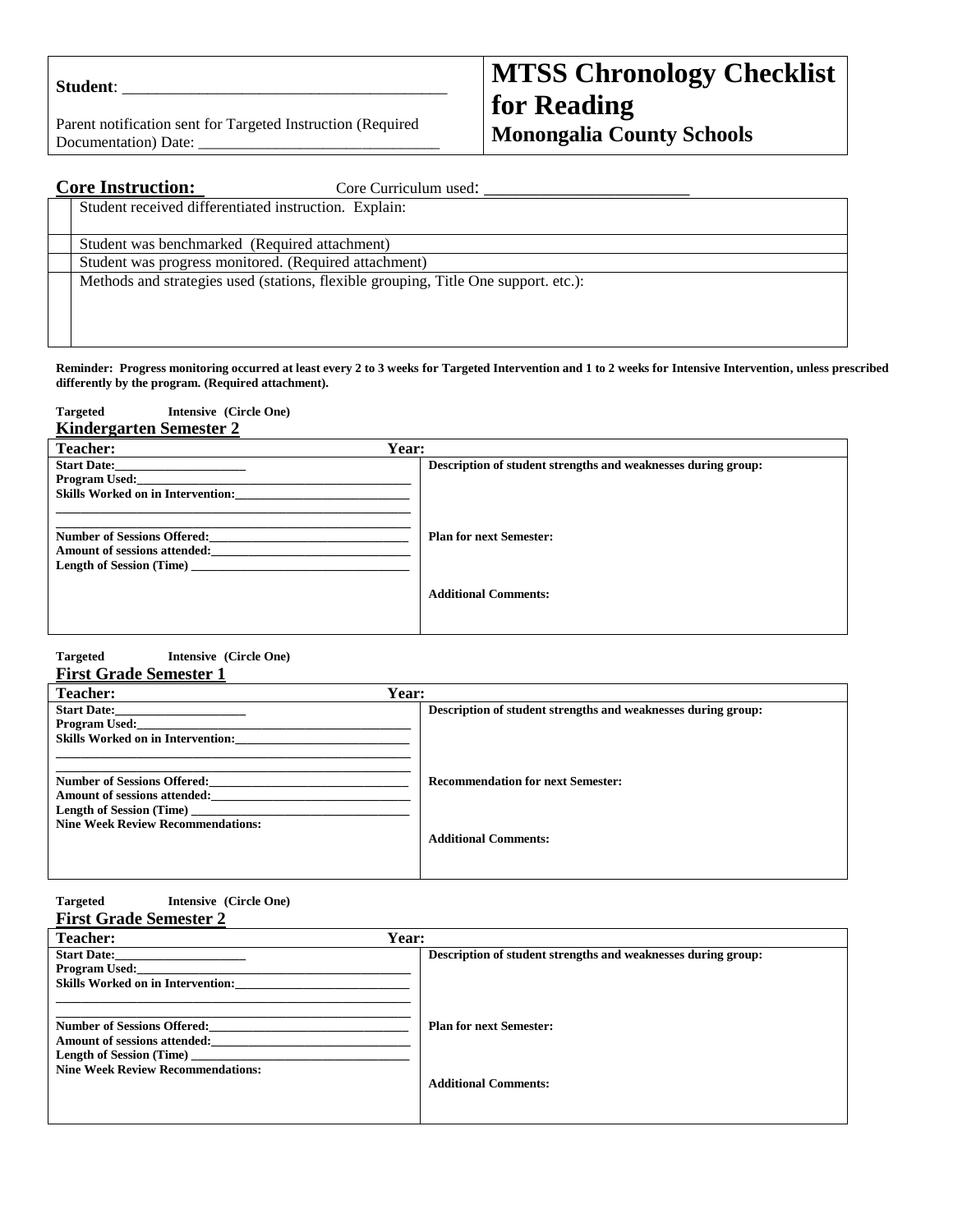| <b>Targeted</b><br>Intensive (Circle One)               |                                                               |
|---------------------------------------------------------|---------------------------------------------------------------|
| <b>Second Grade Semester 1</b>                          |                                                               |
| Year:<br>Teacher:                                       |                                                               |
| <b>Start Date:</b>                                      | Description of student strengths and weaknesses during group: |
| <b>Program Used:</b>                                    |                                                               |
| <b>Skills Worked on in Intervention:</b>                |                                                               |
|                                                         |                                                               |
|                                                         |                                                               |
| <b>Number of Sessions Offered:</b>                      | <b>Plan for next Semester:</b>                                |
| Amount of sessions attended:                            |                                                               |
| <b>Length of Session (Time)</b>                         |                                                               |
| Diagnostic Assessment Utilized (GORT, CTOPP, OPS, etc.) |                                                               |
|                                                         | <b>Additional Comments:</b>                                   |
|                                                         |                                                               |
| <b>Nine Week Review Recommendations:</b>                |                                                               |
|                                                         |                                                               |
|                                                         |                                                               |

#### **Targeted Intensive (Circle One) Second Grade Semester 2**

| Year:<br><b>Teacher:</b>                                |                                                               |
|---------------------------------------------------------|---------------------------------------------------------------|
| <b>Start Date:</b>                                      | Description of student strengths and weaknesses during group: |
| <b>Program Used:</b>                                    |                                                               |
| <b>Skills Worked on in Intervention:</b>                |                                                               |
|                                                         |                                                               |
| <b>Number of Sessions Offered:</b>                      | <b>Plan for next Semester:</b>                                |
| <b>Amount of sessions attended:</b>                     |                                                               |
| <b>Length of Session (Time)</b>                         |                                                               |
| Diagnostic Assessment Utilized (GORT, CTOPP, OPS, etc.) |                                                               |
|                                                         | <b>Additional Comments:</b>                                   |
|                                                         |                                                               |
| <b>Nine Week Review Recommendations:</b>                |                                                               |
|                                                         |                                                               |
|                                                         |                                                               |

# **Targeted Intensive (Circle One)**

| <b>Third Grade Semester 1</b> |  |
|-------------------------------|--|
|-------------------------------|--|

| <b>Teacher:</b>                                         | Year:                                                         |
|---------------------------------------------------------|---------------------------------------------------------------|
| <b>Start Date:</b>                                      | Description of student strengths and weaknesses during group: |
| <b>Program Used:</b>                                    |                                                               |
| <b>Skills Worked on in Intervention:</b>                |                                                               |
|                                                         |                                                               |
| <b>Number of Sessions Offered:</b>                      | <b>Plan for next Semester:</b>                                |
| <b>Amount of sessions attended:</b>                     |                                                               |
| <b>Length of Session (Time)</b>                         |                                                               |
| Diagnostic Assessment Utilized (GORT, CTOPP, QPS, etc.) |                                                               |
|                                                         | <b>Additional Comments:</b>                                   |
|                                                         |                                                               |
| <b>Nine Week Review Recommendations:</b>                |                                                               |
|                                                         |                                                               |
|                                                         |                                                               |

#### **Targeted Intensive (Circle One) Third Grade Semester 2**

| <b>Teacher:</b>                                         | Year:                                                         |
|---------------------------------------------------------|---------------------------------------------------------------|
| <b>Start Date:</b>                                      | Description of student strengths and weaknesses during group: |
| <b>Program Used:</b>                                    |                                                               |
| <b>Skills Worked on in Intervention:</b>                |                                                               |
|                                                         |                                                               |
| <b>Number of Sessions Offered:</b>                      | <b>Plan for next Semester:</b>                                |
| <b>Amount of sessions attended:</b>                     |                                                               |
|                                                         |                                                               |
| Diagnostic Assessment Utilized (GORT, CTOPP, QPS, etc.) |                                                               |
|                                                         | <b>Additional Comments:</b>                                   |
|                                                         |                                                               |
| <b>Nine Week Review Recommendations:</b>                |                                                               |
|                                                         |                                                               |
|                                                         |                                                               |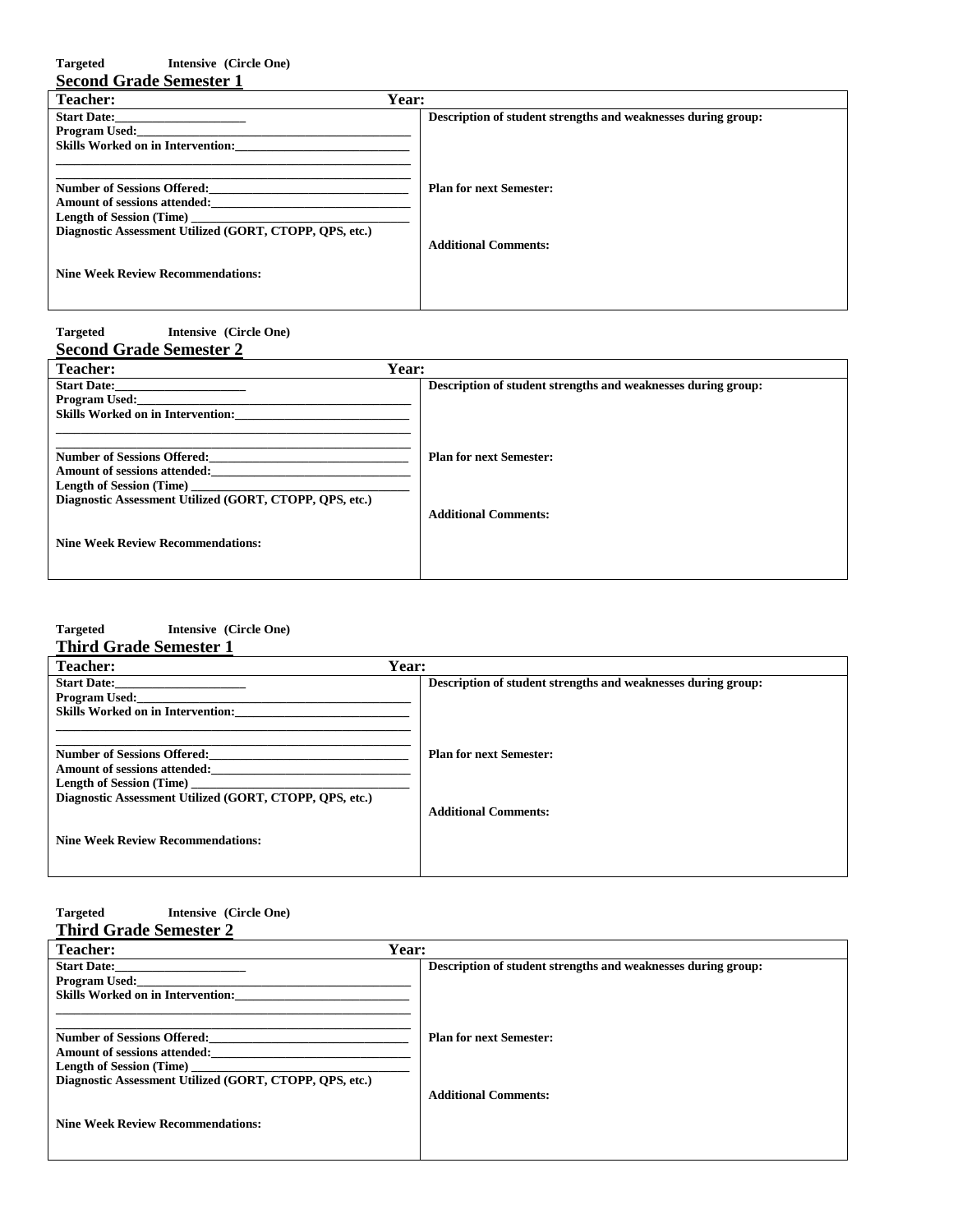### **Targeted Intensive (Circle One) Fourth Grade Semester 1**

| <b>Teacher:</b>                                         | Year:                                                         |
|---------------------------------------------------------|---------------------------------------------------------------|
| <b>Start Date:</b>                                      | Description of student strengths and weaknesses during group: |
| Program Used:                                           |                                                               |
| <b>Skills Worked on in Intervention:</b>                |                                                               |
|                                                         |                                                               |
| <b>Number of Sessions Offered:</b>                      | <b>Plan for next Semester:</b>                                |
| <b>Amount of sessions attended:</b>                     |                                                               |
| <b>Length of Session (Time)</b>                         |                                                               |
| Diagnostic Assessment Utilized (GORT, CTOPP, QPS, etc.) |                                                               |
|                                                         | <b>Additional Comments:</b>                                   |
|                                                         |                                                               |
| <b>Nine Week Review Recommendations:</b>                |                                                               |
|                                                         |                                                               |
|                                                         |                                                               |

### **Targeted Intensive (Circle One)**

| <b>Fourth Grade Semester 2</b>                                                                                                                                          |                                                               |
|-------------------------------------------------------------------------------------------------------------------------------------------------------------------------|---------------------------------------------------------------|
| Year:<br><b>Teacher:</b>                                                                                                                                                |                                                               |
| <b>Start Date:</b><br>Program Used:<br><b>Skills Worked on in Intervention:</b>                                                                                         | Description of student strengths and weaknesses during group: |
| <b>Number of Sessions Offered:</b><br><b>Amount of sessions attended:</b><br><b>Length of Session (Time)</b><br>Diagnostic Assessment Utilized (GORT, CTOPP, OPS, etc.) | <b>Plan for next Semester:</b><br><b>Additional Comments:</b> |
| <b>Nine Week Review Recommendations:</b>                                                                                                                                |                                                               |

## **Targeted Intensive (Circle One)**

| <b>Fifth Grade Semester 1</b> |  |  |
|-------------------------------|--|--|
|-------------------------------|--|--|

| <b>Teacher:</b>                                                           | Year:                                                         |
|---------------------------------------------------------------------------|---------------------------------------------------------------|
| <b>Start Date:</b><br>Program Used:                                       | Description of student strengths and weaknesses during group: |
| <b>Skills Worked on in Intervention:</b>                                  |                                                               |
|                                                                           |                                                               |
| <b>Number of Sessions Offered:</b><br><b>Amount of sessions attended:</b> | <b>Plan for next Semester:</b>                                |
| <b>Length of Session (Time)</b>                                           |                                                               |
| Diagnostic Assessment Utilized (GORT, CTOPP, QPS, etc.)                   |                                                               |
|                                                                           | <b>Additional Comments:</b>                                   |
| <b>Nine Week Review Recommendations:</b>                                  |                                                               |
|                                                                           |                                                               |

#### **Targeted Intensive (Circle One) Fifth Grade Semester 2**

| Year:                                                         |
|---------------------------------------------------------------|
| Description of student strengths and weaknesses during group: |
|                                                               |
|                                                               |
|                                                               |
| <b>Plan for next Semester:</b>                                |
|                                                               |
|                                                               |
|                                                               |
| <b>Additional Comments:</b>                                   |
|                                                               |
|                                                               |
|                                                               |
|                                                               |